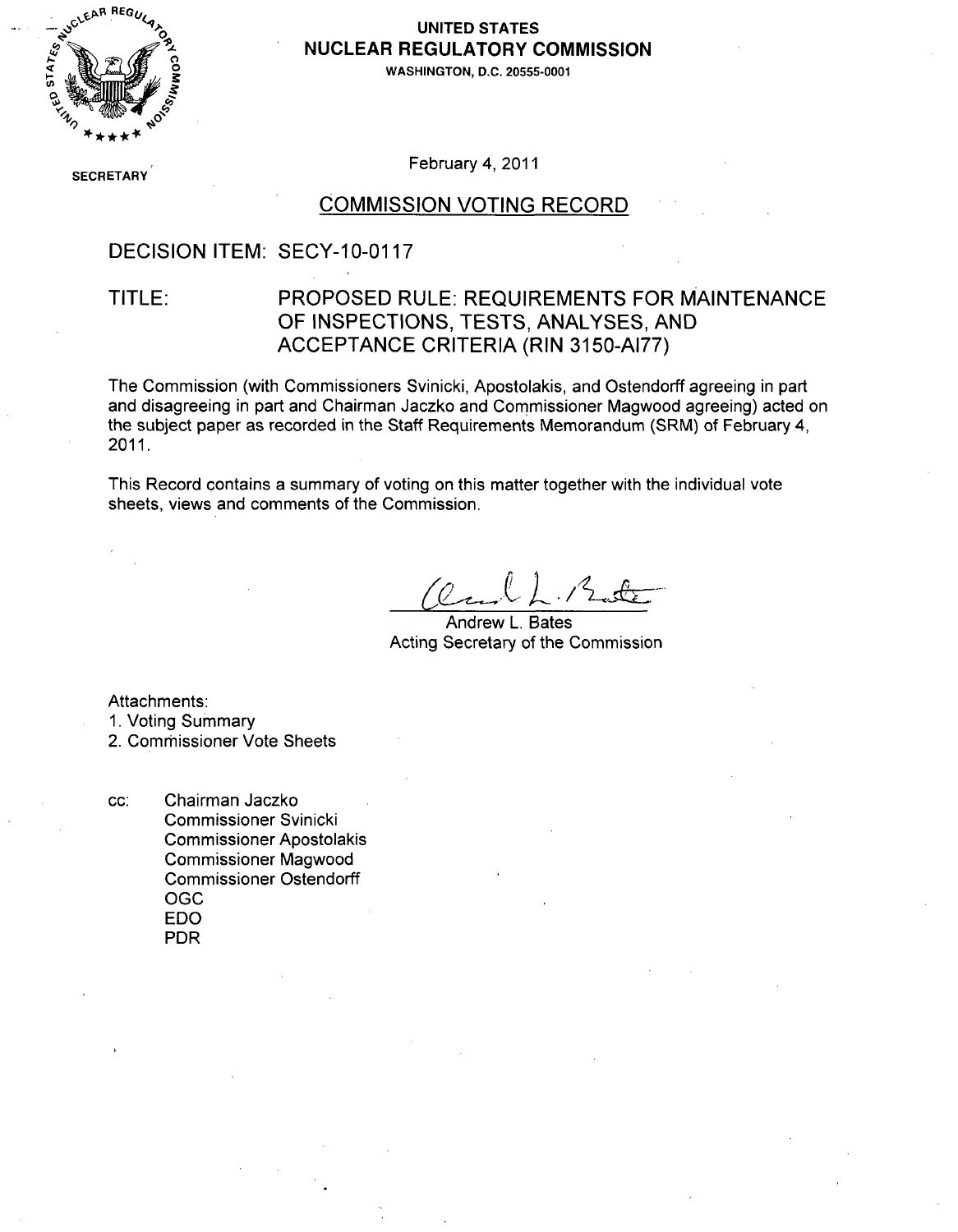## VOTING SUMMARY - SECY-10-0117

## RECORDED VOTES

|                       |   |    | APRVD DISAPRVD ABSTAIN PARTICIP COMMENTS | <b>NOT</b> | <b>DATE</b> |
|-----------------------|---|----|------------------------------------------|------------|-------------|
| CHRM. JACZKO          | X |    |                                          | X          | 10/27/10    |
| <b>COMR. SVINICKI</b> | X | X. |                                          | X          | 12/13/10    |
| COMR. APOSTOLAKIS X   |   | X  |                                          | X          | 1/21/11     |
| COMR. MAGWOOD X       |   |    |                                          | X.         | 1/19/11     |
| COMR. OSTENDORFF X    |   | X  |                                          | X          | 1/13/11     |
|                       |   |    |                                          |            |             |

## COMMENT RESOLUTION

In their vote sheets, Commissioners Svinicki, Apostolakis, and Ostendorff approved in part and disapproved in part and Chairman Jaczko and Commissioner Magwood approved the staffs recommendation and provided some additional comments. Subsequently, the comments of the Commission were incorporated into the guidance to staff as reflected in the SRM issued on February 4, 2011.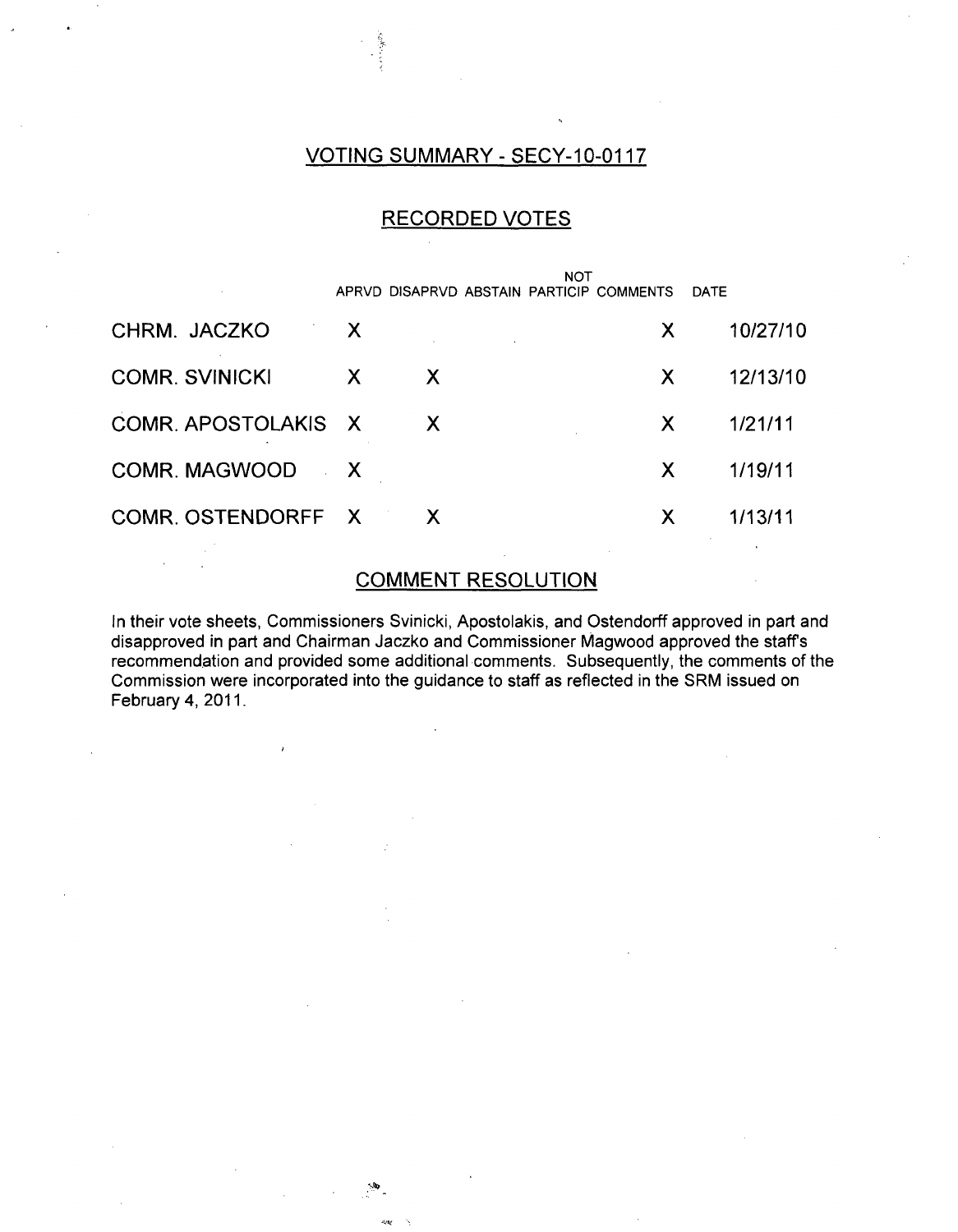## RESPONSE SHEET

| TO:                               | <b>Annette Vietti-Cook, Secretary</b>                                                                                                                       |
|-----------------------------------|-------------------------------------------------------------------------------------------------------------------------------------------------------------|
| <b>FROM:</b>                      | <b>CHAIRMAN JACZKO</b>                                                                                                                                      |
| <b>SUBJECT:</b>                   | SECY-10-0117 - PROPOSED RULE: REQUIREMENTS<br>FOR MAINTENANCE OF INSPECTIONS, TESTS,<br><b>ANALYSES, AND ACCEPTANCE CRITERIA (RIN 3150-</b><br><b>AI77)</b> |
| Approved $\overline{\mathscr{K}}$ | Disapproved _____ Abstain ____                                                                                                                              |
| <b>Not Participating</b>          |                                                                                                                                                             |
| <b>COMMENTS:</b>                  | Below ___ Attached $\overline{\bigtimes}$ None ____                                                                                                         |

SIGNATURE

 $10(27/10)$ 

**DATE**

Entered on "STARS" Yes \_\_ No \_\_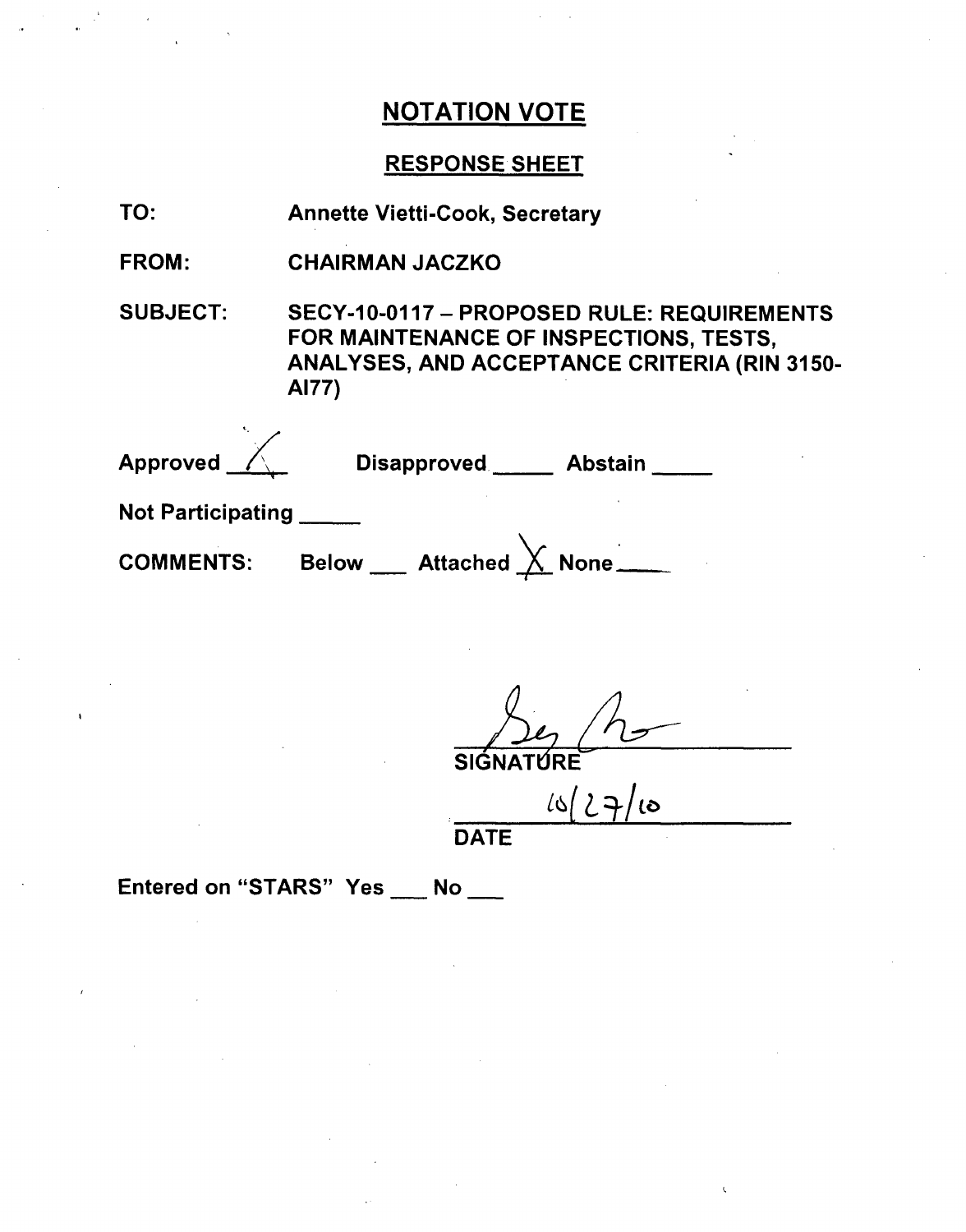#### Chairman Jaczko's Vote on **SECY-10-0117**

#### PROPOSED RULE: **REQUIREMENTS** FOR **MAINTENANCE** OF **INSPECTIONS, TESTS, ANALYSES, AND ACCEPTANCE** CRITERIA (RIN **3150-AI77)**

**I** approve publication in the *Federal Register* the proposed rulemaking, "Requirements for Maintenance of Inspection, Tests, Analyses, and Acceptance Criteria (ITAAC) (RIN 3150-AI77)." Specifically, I approve of the staff's proposal for new notifications after ITAAC closure, to include notification of new information on ITAAC closure, supplemental ITAAC closure notification, and ITAAC complete notification.

As I previously stated in SECY-08-0117, **I** believe it is important to ensure to the Commission and the public that pertinent information concerning the construction of a new nuclear power plant is available for review. The issues involving ITAAC maintenance are fundamental to the process for the Commission's finding under 10 CFR 52.103(g). I believe it is equally important to ensure that the Commission and the public have sufficient information of new information developed or identified after the ITAAC closure notification to complete all of the activities necessary for the Commission to make a finding on ITAAC, and to ensure that interested persons have access to information on ITAAC at a level of detail sufficient to address the Atomic Energy Act threshold for requesting a hearing.

Gregory B. Jaczko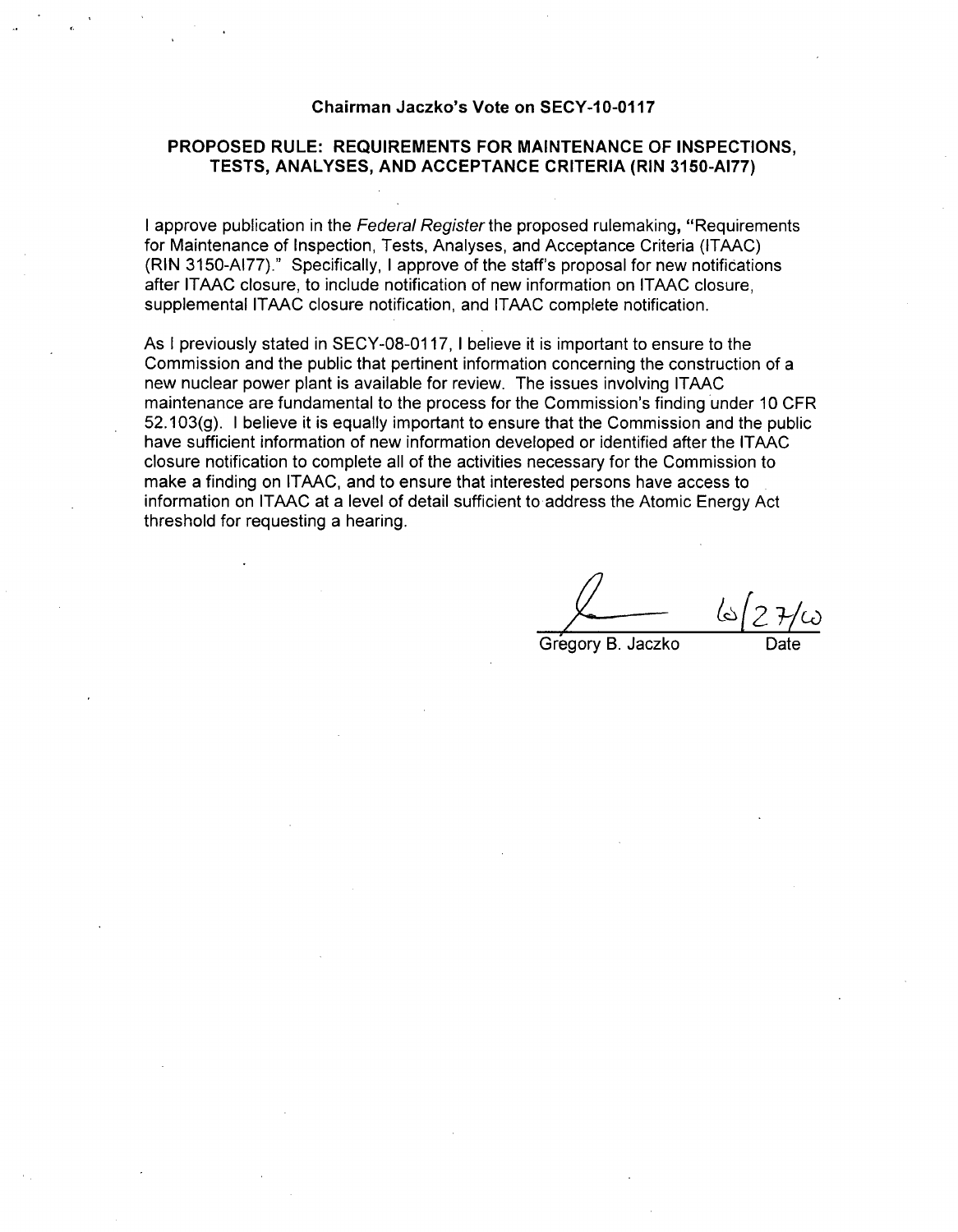## RESPONSE SHEET

- TO: Annette Vietti-Cook, Secretary
- FROM: COMMISSIONER SVINICKI

SUBJECT: SECY-10-0117 - PROPOSED RULE: REQUIREMENTS FOR MAINTENANCE OF INSPECTIONS, TESTS, ANALYSES, AND ACCEPTANCE CRITERIA (RIN 3150- **A177)**

Approved XX In Part Disapproved XX In Part Abstain

Not Participating

 $\mathbf{H}^{\text{eff}}_{\text{eff}}$ 

**COMMENTS:** Below Attached XX None

**12/13/10 DATE** 

Entered on "STARS" Yes  $\Delta/N$ o $\_$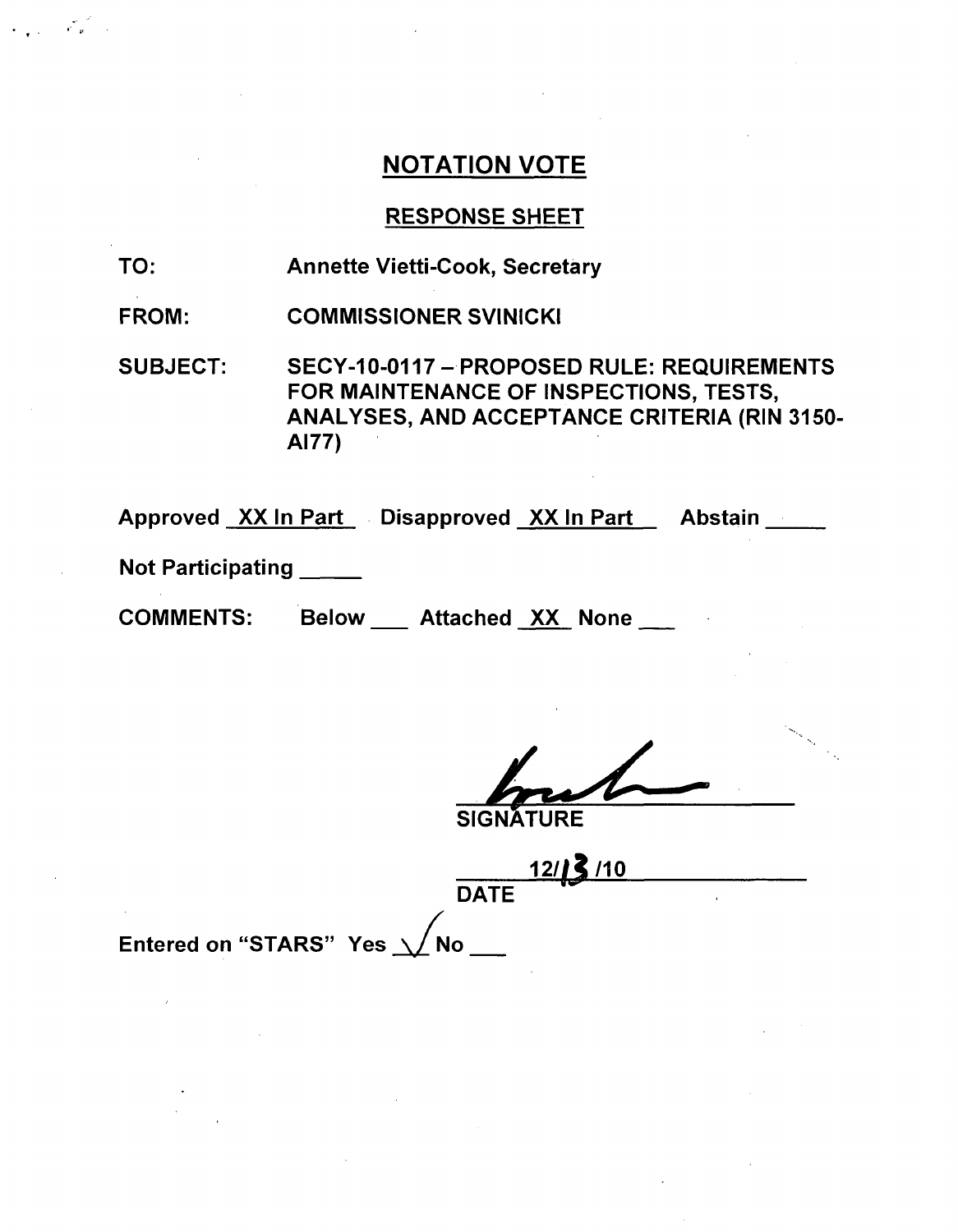#### Commissioner Svinicki's Comments on **SECY-1 0-0117** Proposed Rule: Requirements for Maintenance of Inspections, Tests, Analyses, and Acceptance Criteria (RIN **3150-AI77)**

I approve in part and disapprove in part the staff's recommendation to publish in the *Federal Register the* notice of proposed rulemaking (Enclosure **1** to SECY-10-0117) to amend requirements related to inspections, tests, analyses, and acceptance criteria (ITAAC) under a. combined license. I support the staff's proposed revisions to 10 CFR Part 2, but would revise the proposed amendments to 10 CFR Part 52, as explained below and reflected in the attached, proposed rule text. Therefore, I approve the *Federal Register* Notice, subject to the attached revisions and conforming changes, which would need to be made to the Statements of Consideration and Congressional notification letters.

The issue central to this SECY paper is that of ensuring that the Commission has complete and accurate information at the time it is determining whether the acceptance criteria in a combined license are met. As the staff acknowledges, however, "neither the NRC nor the nuclear power industry have any experience with making these determinations." Consequently, in my review of the proposed rule, I am concerned that the staff has drafted too much detailed procedure into the proposed rule text itself and that a number of the elements laid out in detail here could actually be encompassed under one, more broadly written requirement (in the rule itself), leaving much of the mechanics now contained in the proposed rule to be more appropriately addressed in guidance documents. This would also allow NRC staff the flexibility in the future, as NRC gets closer to executing these ITAAC processes, to modify the procedural aspects in guidance -- a process much more expedient than amending a rule.

I believe the current proposal for new sections  $52.99(c)(3)(i)$  and (ii) should be combined into one, revised alternative provision, as follows:

*"ITAAC post-closure notifications.* During the period between the licensee's ITAAC closure notifications under paragraph (c)(1) of the section and the section 52.103(g) finding, the licensee shall notify the NRC of new information that materially alters the bases for determining that inspections, tests, or analyses were performed as required, or that acceptance criteria are met. The notification must contain sufficient information to demonstrate that, notwithstanding the new information, the prescribed inspections, test, or analyses have been performed as required, and the prescribed acceptance criteria are met."

In addition, I believe that existing quality assurance requirements already require the documentation and record retention requirements proposed to be added, rendering their inclusion here unnecessary and the accompanying details, once again, best left to guidance. Regarding the proposed requirement for an ITAAC "All Complete" letter in new section 52.99(f), the rule language should be included as a new paragraph [moved to follow immediately after 52.99(c)(1), with the remaining paragraphs renumbered accordingly], to state simply: "(2) The licensee shall notify the NRC that all ITAAC are complete."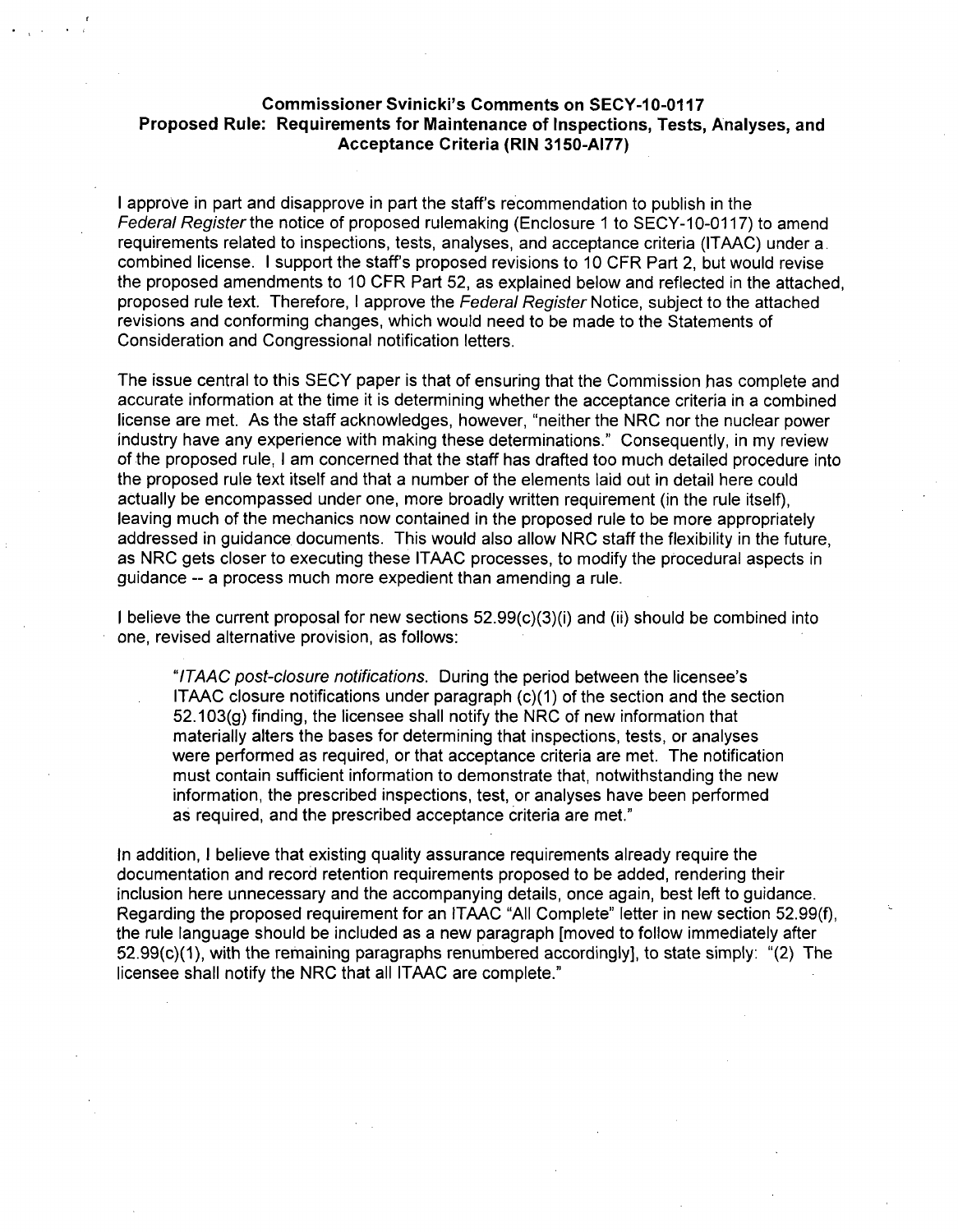Given the amount of complex detail to be managed in the ITAAC process, I believe the NRC will be best served by addressing strictly the regulatory requirements (the what) in the rule itself, and leaving the detailed, procedural mechanics (the how) to guidance documents.

**Kristine L. Svinicki** 12/110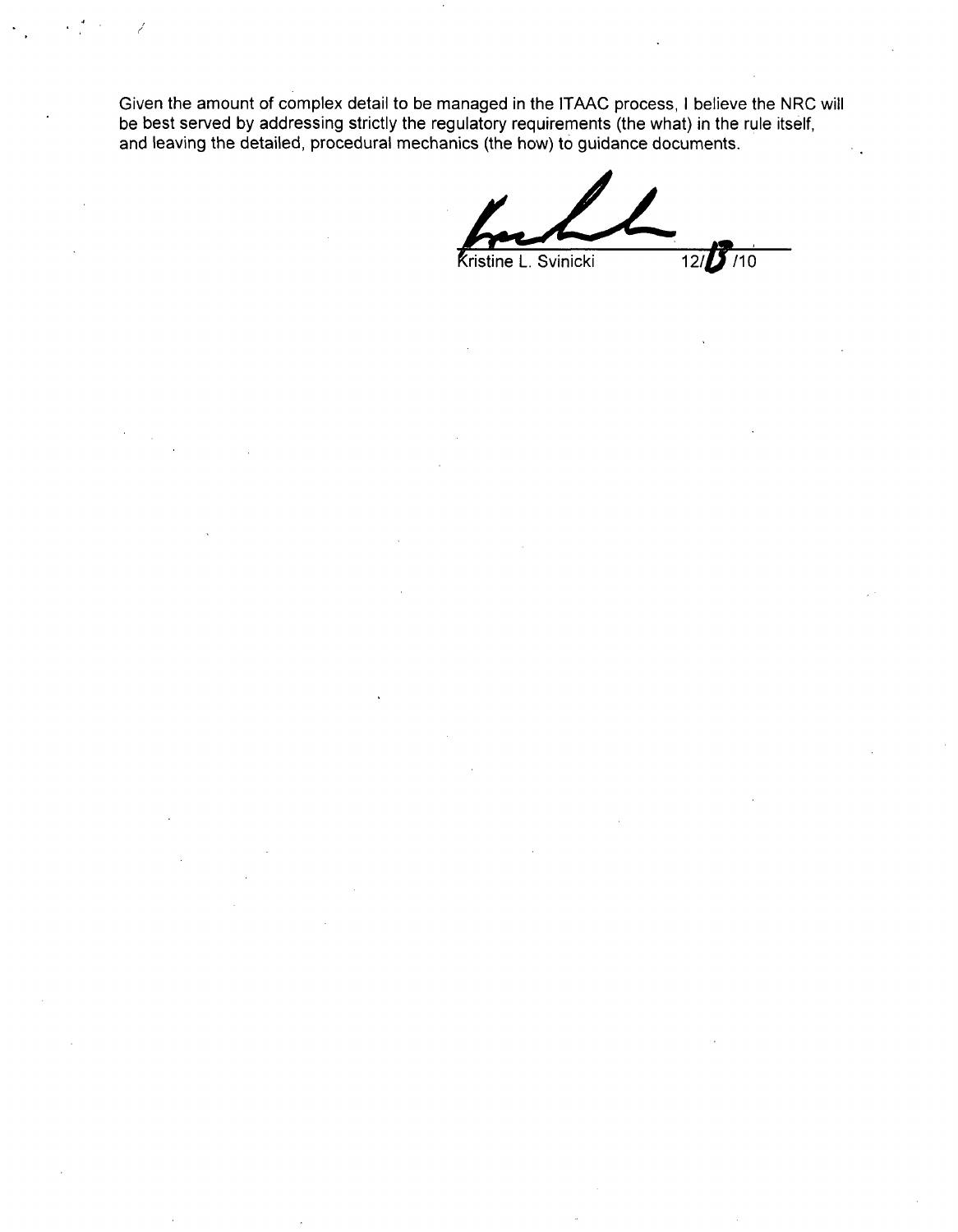fuel, the licensee shall submit updates to the ITAAC schedule every 30 days until the final notification is provided to the NRC under paragraph (c)(1) of this section.

(b) *Licensee and applicant conduct of activities subject to ITAAC.* With respect to activities subject to an ITAAC, an applicant for a combined license may proceed at its own risk with design and procurement activities, and a licensee may proceed at its own risk with design, procurement, construction, and preoperational activities, even though the NRC may not have found that any one of the prescribed acceptance criteria are met.

(c) *Licensee notifications and documentation.*

(1) *ITAAC closure notification.* The licensee shall notify the NRC that prescribed inspections, tests, and analyses have been performed and that the prescribed acceptance criteria are met. The notification must contain sufficient information to demonstrate that the prescribed inspections, tests, and analyses have been performed and that the prescribed

acceptance criteria are met.<br>(2) The licen see shall notify the NRC that all ITAAC are complete. X *(3)* $\left(\frac{2}{3}\right)$  Uncompleted ITAAC notification. If the licensee has not provided, by the date 225 days before the scheduled date for initial loading of fuel, the notification required by paragraph (c)(1) of this section for all ITAAC, then the licensee shall notify the NRC that the prescribed inspections, tests, or analyses for all uncompleted ITAAC will be performed and that the prescribed acceptance criteria will be met prior to operation. The notification must be provided no later than the date 225 days before the scheduled date for initial loading of fuel, and must provide sufficient information to demonstrate that the prescribed inspections, tests, or analyses will be performed and the prescribed acceptance criteria for the uncompleted ITAAC will be met, including, but not limited to, a description of the specific procedures and analytical methods to be used for performing the prescribed inspections, tests, and analyses and determining that the prescribed acceptance criteria are met.

(3) ITAAC post-closure notifications. The requirements in this paragraph apply, with $inser+(4)$ paragragh ا لانك revised -48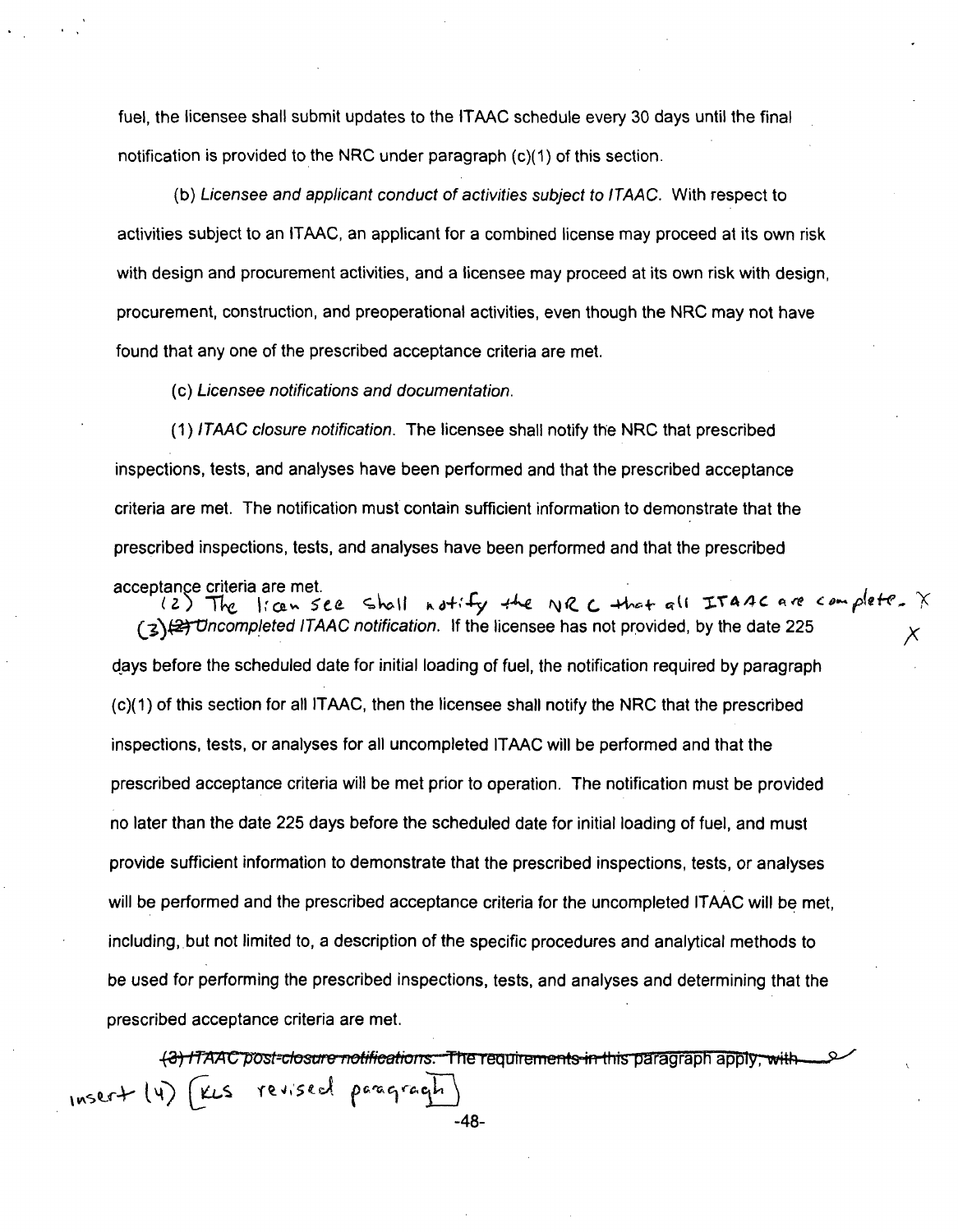Repect to each LTAAC, after the fleensee makes an LTAAC elesure notificat

e)<del>(1) of this section<br>(i) Wew *information on ITAAC closure*: "The licensee shall notify the NRC of pew</del> information materially altering the basis for determining that a prescribed inspection, test, or **\*malysis-was-performed-as-required or finding that a prescribed acceptance criterion is met.**  $\frac{1}{2}$  The notification shall be by e-mail to hee hoc @nre gov, which is the preferred method of notification, by facsimile to the NRC Operations Center at (301) 816-5151, or by telephone at  $+301$ ) 816-5100 within 7 days following licensee determination that the new information. **.- ntat5rinivnh i** ar **t** hn"~ **\_h2GCJ'** Aiipm-ra tht **nroc't J A -.--... <sup>1</sup>** -; **<sup>A</sup>** V • [ example anticipation, tool, or amaryond was <del>reauired or findina that a pré</del>scribed aéee the e-mail or facsimile has been received should be made by calling the NRC Operations.... Center:

Lii) Supplemental ITAAC closure notification. The licensee shall notify the NRC of its" **Jesolution of issues reported under paragraph (c)(3)(1) of this section. The notification must** contain sufficient information to demonstrate that, notwithstanding the new information, the prescribed inspections, tests, or analyses have been performed as required, and the prescribed aceeptanee eriteria are met. The notification must be made no later than 80 days after licensee resolution of the issue.

*(4) ITAAC closure documentation.* The licensee shall maintain records of the bases for determining whether a notification under paragraph (c)(3)(i) of this sostion is required and the bases for all notifications made under paragraph (c) of this section. The licensee shall retain-, and the m-so that is defined by  $\mathcal{N}$  , we have the most under  $\mathcal{N}$ 52.103(g).

*(d) Licensee determination of non-compliance with ITAAC.*

 $(1)$  In the event that an activity is subject to an ITAAC derived from a referenced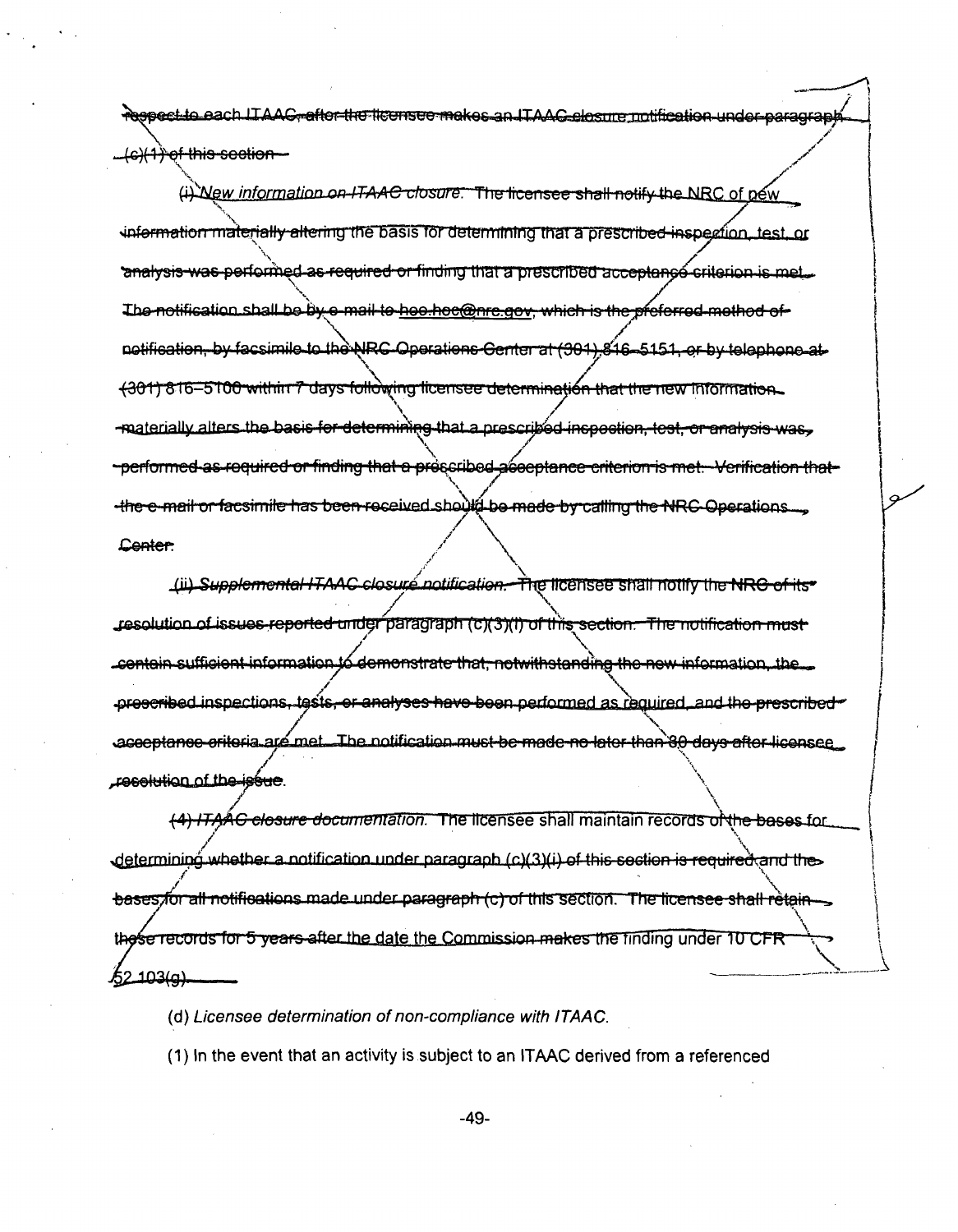standard design certification and the licensee has not demonstrated that the prescribed acceptance criteria are met, the licensee may take corrective actions to successfully complete that ITAAC or request an exemption from the standard design certification ITAAC, as applicable. A request for an exemption must also be accompanied by a request for a license amendment under 10 CFR 52.98(f).

(2) In the event that an activity is subject to an ITAAC not derived from a referenced standard design certification and the licensee has not demonstrated that the prescribed acceptance criteria are met, the licensee may take corrective actions to successfully complete that ITAAC or request a license amendment under 10 CFR 52.98(f).

(e) *NRC inspection, publication of notices, and availability of licensee notifications.* The NRC shall ensure that the prescribed inspections, tests, and analyses in the ITAAC are performed.

(1) At appropriate intervals until the last date for submission of requests for hearing under 10 CFR 52.103(a), the NRC shall publish notices in the *Federal Register* of the NRC staff's determination of the successful completion of inspections, tests, and analyses. <del>If such a</del> notice is published and the ficensee notifies the NRC in accordance with paragraph (C)(3)(i) of this-section-before the last date of submission-of-requests-for-hearing-then-the-NRG will, antithe last date for submission of requests for hearing under 10 CFR 52.103(a), publich notices in <u>the–Fodoral-Register of the ficensee's submission of a notification under paragraph (c)(</u> this ecction and any NRC staff determination that the acceptance criteria for the affected IT are met.

(2) The NRC shall make publicly available the licensee notifications under paragraplX (c)  $\frac{\partial^2 f}{\partial x^2}$  of this section. The NRC shall make publicly available the licensee notifications and (c)(4) under paragraphs (c)(1), (c)(2),  $\theta$ nd (c)(3), of this section no later than the date of publication of  $\mathcal{A}$ the notice of intended operation required by 10 CFR 52.103(a).

X.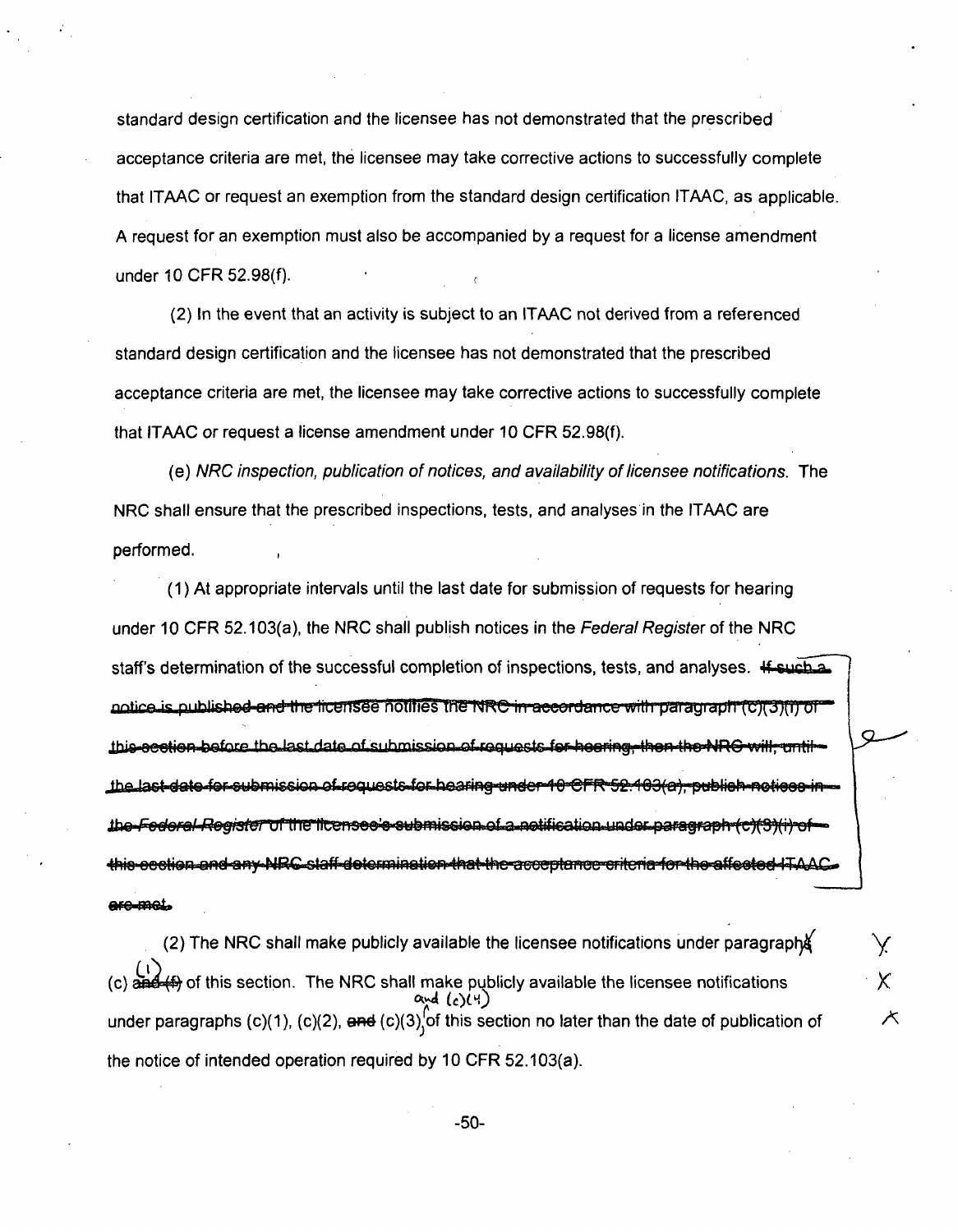$(4)$  All-ITAAG Complete netifieation.

*(1)* The licensee shall notify the NRC that all ITAAC are complete.  $\int_0^{\pi}$   $\int_0^{\pi}$   $\int_0^{\pi}$   $\int_0^{\pi}$  (c)(c), (2) If, after making the notification required under paragraph (f)(1) of this section, the liconsee identifies now information material to the basis for determining that a prescribedinspection, test, or analysis was performed as required or finding that a prescribed acceptance. ~Jt~ren ; metth raird'nake theall d3O 1 siiar vh'Mit ic in wiamui in g~~ iu~ aawl the new information. The notification shall be to the NRC Operations Center in the same commer as notifications made under paragraph (c)(3)(i) of this section. The licenses must submit any notifications required under paragraph (e)(3)(ii) of this section and resubmit the netification-required by paragraph (f)(4) of this section.

Dated at Rockville, Maryland, this day of 2010.

For the Nuclear Regulatory Commission

Annette L. Vietti-Cook, Secretary of the Commission.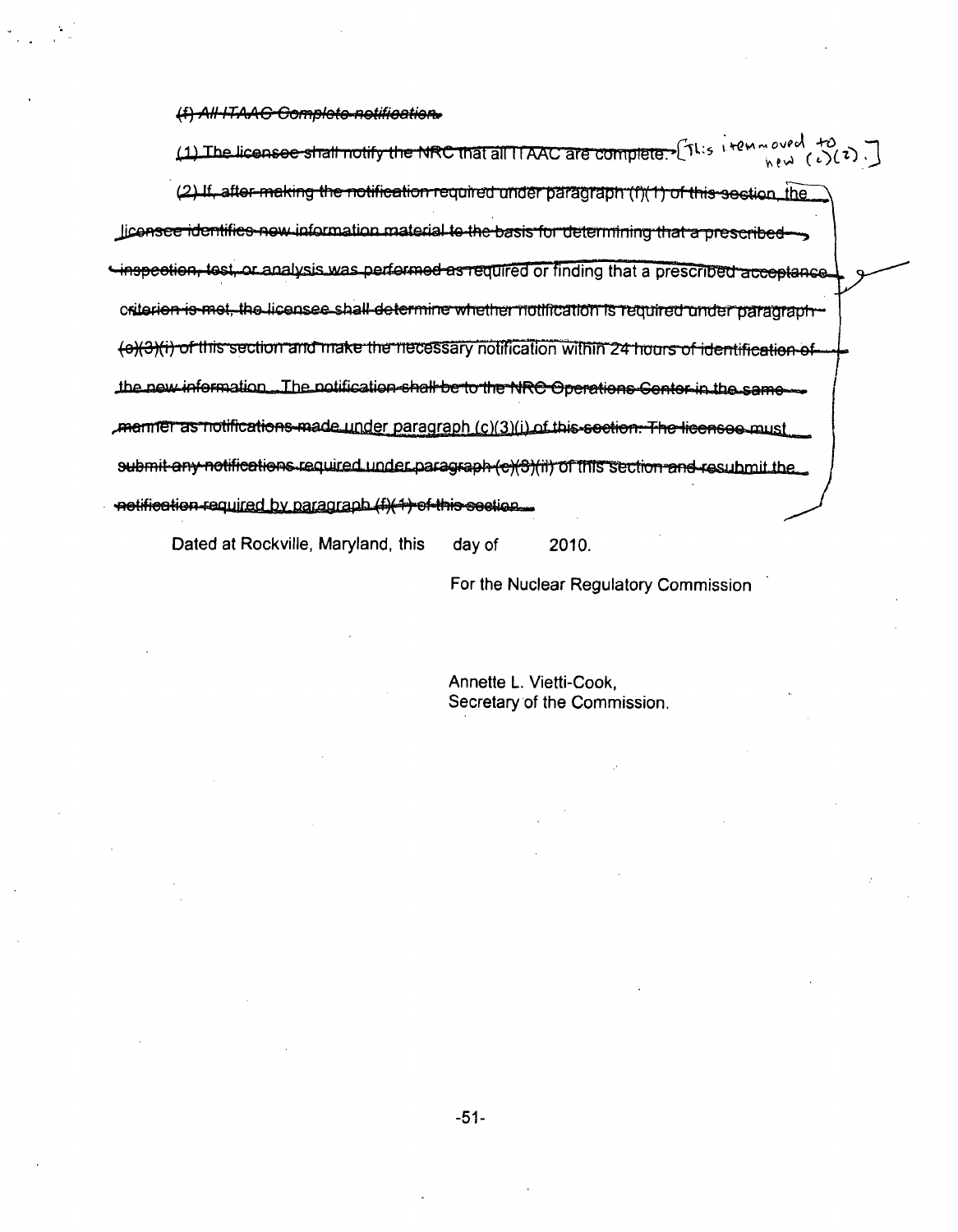## **RESPONSE SHEET**

| TO:                      | <b>Annette Vietti-Cook, Secretary</b>                                                                                                                |
|--------------------------|------------------------------------------------------------------------------------------------------------------------------------------------------|
| <b>FROM:</b>             | <b>Commissioner Apostolakis</b>                                                                                                                      |
| <b>SUBJECT:</b>          | SECY-10-0117 - PROPOSED RULE: REQUIREMENTS<br>FOR MAINTENANCE OF INSPECTIONS, TESTS,<br><b>ANALYSES, AND ACCEPTANCE CRITERIA (RIN 3150-</b><br>AI77) |
| <b>Approved XX</b>       | Disapproved XX Abstain                                                                                                                               |
| <b>Not Participating</b> |                                                                                                                                                      |
| <b>COMMENTS:</b>         | Below XX Attached None                                                                                                                               |

I approve in part and disapprove in part the staff's recommendation to publish in the *Federal Register* the notice of proposed rulemaking (Enclosure 1 to SECY-10-0117) to amend requirements related to inspections, tests, analyses, and acceptance criteria (ITAAC) under a combined.license. I support the staff's proposed revisions to 10 CFR Part 2. I endorse Commissioner Svinicki's proposal, as edited by Commissioner Ostendorff, to combine and revise sections 52.99(c)(3)(i) and (ii). In addition, I agree with Commissioners Ostendorff and Magwood that the staff should release Regulatory Guide 1.215, Revision 1 (proposed) at the same time or before the proposed rule is published in the *Federal Register.*

 $\mathcal{I}$ 

**SIGNATURE** 

*ý//g* ( **DATEr**

Entered on "STARS" Yes X No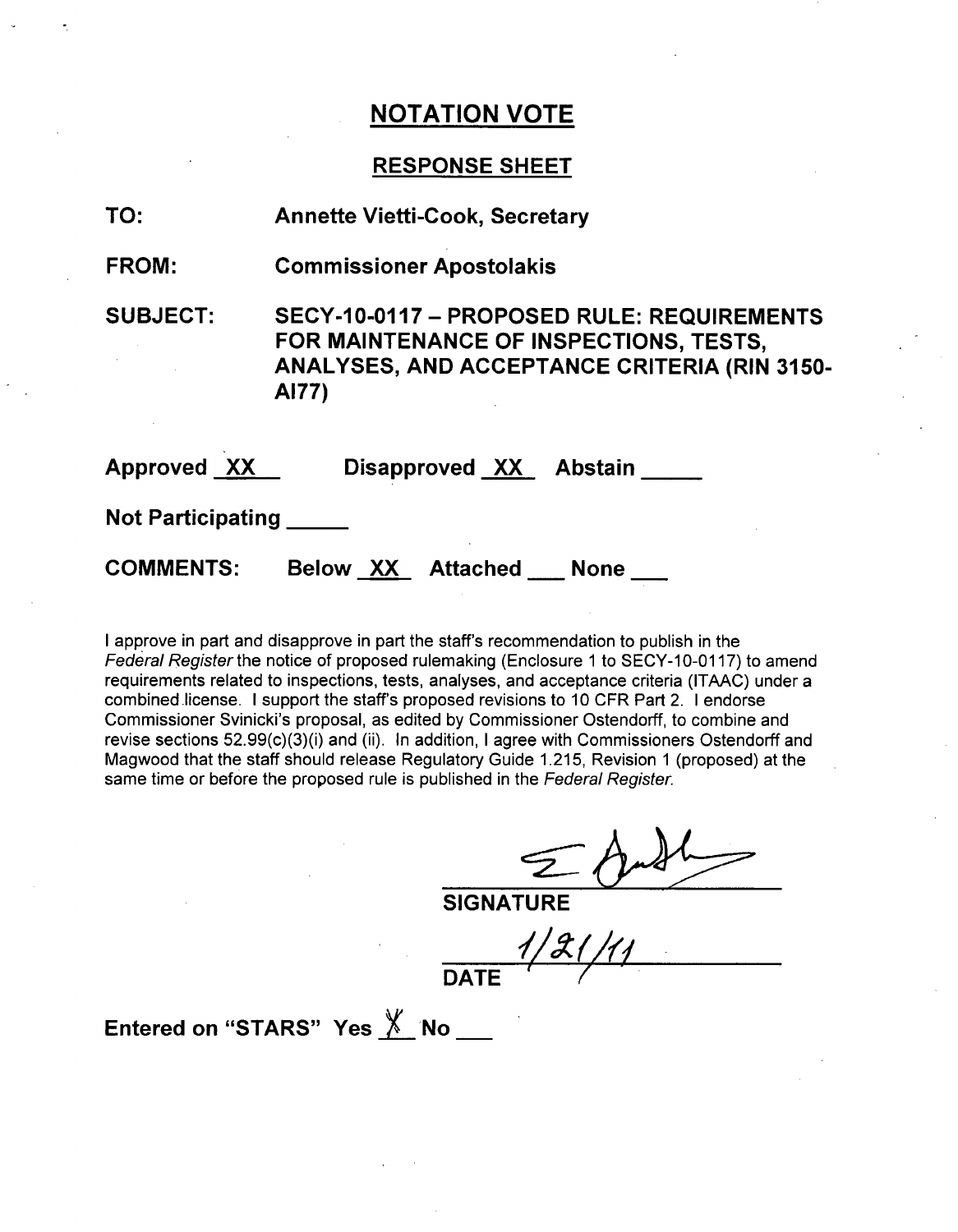## RESPONSE SHEET

| TO: | <b>Annette Vietti-Cook, Secretary</b> |
|-----|---------------------------------------|
|-----|---------------------------------------|

FROM: COMMISSIONER MAGWOOD

SUBJECT: SECY-10-0117 - PROPOSED RULE: REQUIREMENTS FOR MAINTENANCE OF INSPECTIONS, TESTS, ANALYSES, AND ACCEPTANCE CRITERIA (RIN 3150- **A177)**

Approved  $X$ Disapproved Abstain

Not Participating

**COMMENTS:** 

Below \_\_\_ Attached X\_None \_\_

SIGI

19 Janvary 2011 **DATE** 

Entered on "STARS" Yes  $X$  No $\blacksquare$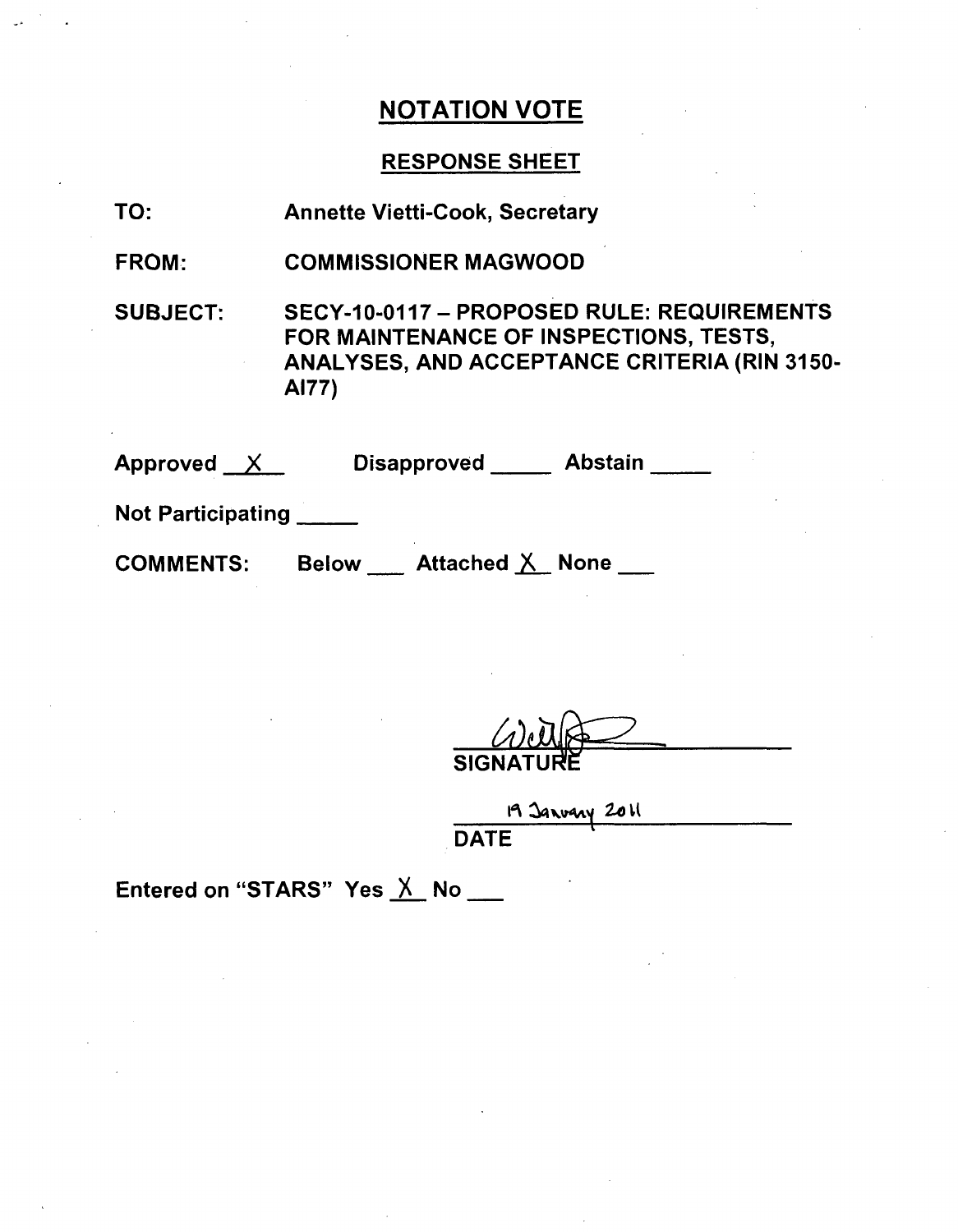#### Commissioner Magwood's Comments on **SECY-10-117** Proposed Rule: "Requirements for Maintenance **of** Inspections, Tests, Analyses, and Acceptance Criteria"

I commend the staff for its diligence in continuing to refine and enhance the ITAAC closure process. Of all the elements of the as-yet untested 10 CFR 52 licensing process, ITAAC closure has consistently appeared as an area to which greater certainty should be applied. The staff's proposal is designed to assure that the Commission and the public have access to complete and accurate information when considering whether the acceptance criteria required for a finding under 10 CFR 52.103(g) have been met. I approve publication of the proposed rule subject to the modifications discussed below.

- \* *Notification of New Information of ITAAC Closure* and *Supplemental ITAAC Closure Notification-***SECY-10-01** 17 provides a solid rationale regarding the need for additional notifications regarding new information, but there appears to be no compelling reason for applicants to provide this information to the NRC in two separate steps. Therefore, I concur with Commissioner Svinicki's proposal to supplant the staff proposed language with the alternative she has provided entitled *"ITAAC post-closure notifications."*
- \* *ITAAC Closure Documentation*—As pointed out in SECY-10-0117, the current rule was modified in 2007 "to ensure that combined license applicants and holders were aware that it was the licensee's burden to demonstrate compliance with the ITAAC and the NRC expected the notification of ITAAC completion to contain more information than just a simple statement that the licensee believe the ITAAC had been completed and the acceptance criteria met." Rather than implementing a regime of additional reporting, I think it more appropriate to maintain this burden on the applicants as anticipated by the current rule and other applicable requirements. Under the current rule, the agency would have full access to all ITAAC-related information-which will support the licensing basis for a plant subsequent to the 10 CFR 52.103(g) finding. We assure that applicants understand that it is theyand not the NRC-that have the responsibility to assure the full and accurate documentation of all ITAAC information as well as the maintenance of that information. Thus far-based on the continued refinement of industry guidelines for the ITAAC closure process--it appears that industry understands that it owns this burden. I therefore approve the proposed rule contingent on the omission of this provision.
- **"** *All ITAAC Complete Notification-While* I expect the agency will have sufficient and contemporaneous information to know when all ITAAC work has been completed, I believe this notification is appropriate 'in order to assure that the public is aware of the completion of this important milestone. I therefore approve the publication of new section 10 CFR 52.99(f)(1). However, this approval is contingent on the omission of 10 CFR 52.99(f)(2), which neither provides the agency with information beyond that it should have without the new notification nor does it enhance the public record.

Additionally, I note that staff's current draft revision to Regulatory Guide 1.21.5 presumes that the proposed rule will be issued as drafted. As some changes appear likely, I recommend that the staff coordinate the issuance of RG 1.215 to assure its consistency with the final version of the proposed rule and that it be released concurrent with or before the proposed rule in order to inform stakeholder comments. Finally, I recommend that subsequent to the closure of the ITAAC processes for the first two applications, staff prepare a report and voting paper to the Commission that documents lessons learned from these initial experiences and presents options to further enhance the process.

William D. Magwood, IV Date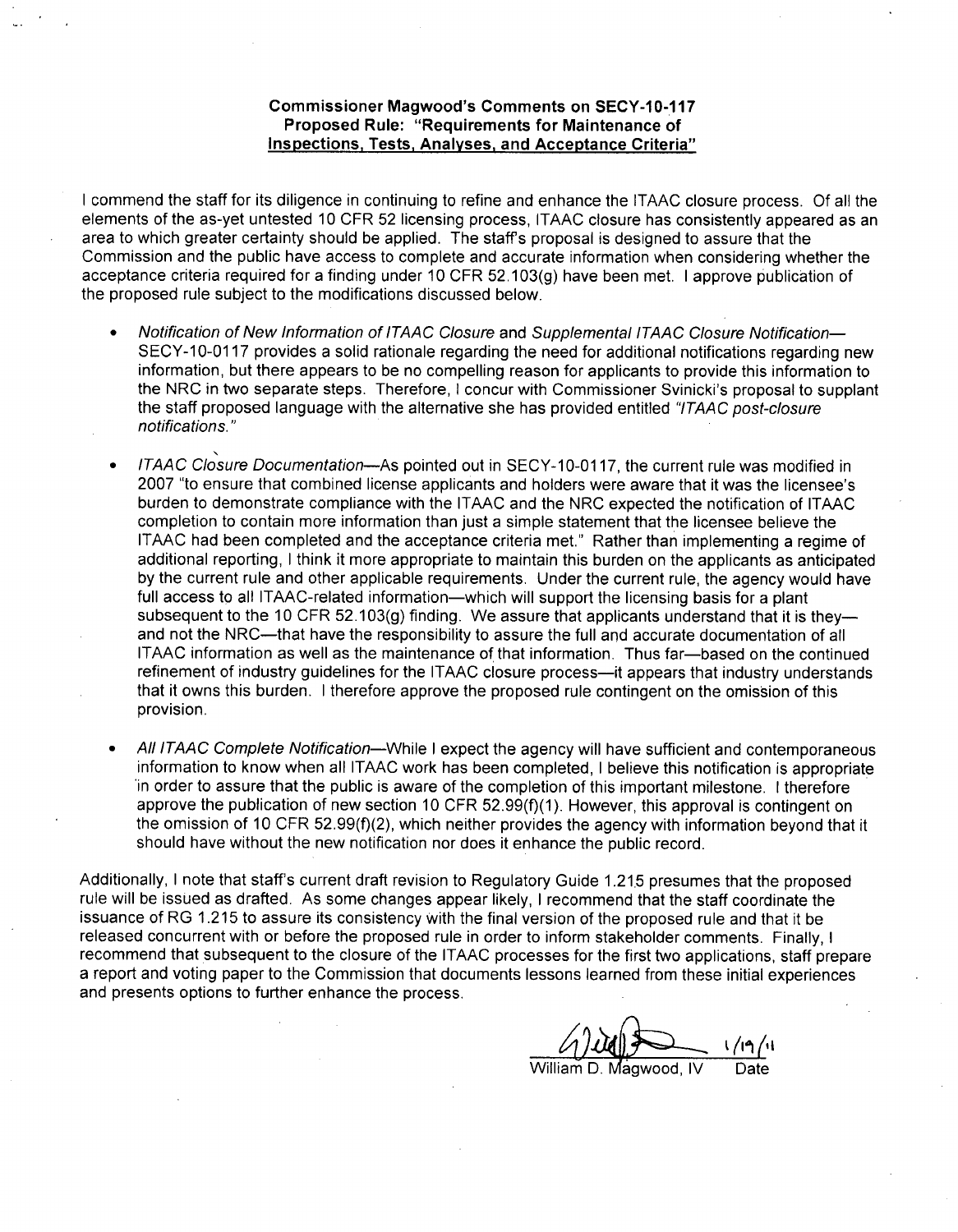## RESPONSE SHEET

TO: Annette Vietti-Cook, Secretary

FROM: Commissioner Ostendorff

SUBJECT: SECY-10-0117 - PROPOSED RULE: REQUIREMENTS FOR MAINTENANCE OF INSPECTIONS, TESTS, ANALYSES, AND ACCEPTANCE CRITERIA (RIN 3150- **A177)**

Approved <u>X in part Disapproved X in part Abstair</u>

Not Participating

COMMENTS: Below Attached X None

**SIGNATURE** 

**bATE'**

Entered on "STARS" Yes X No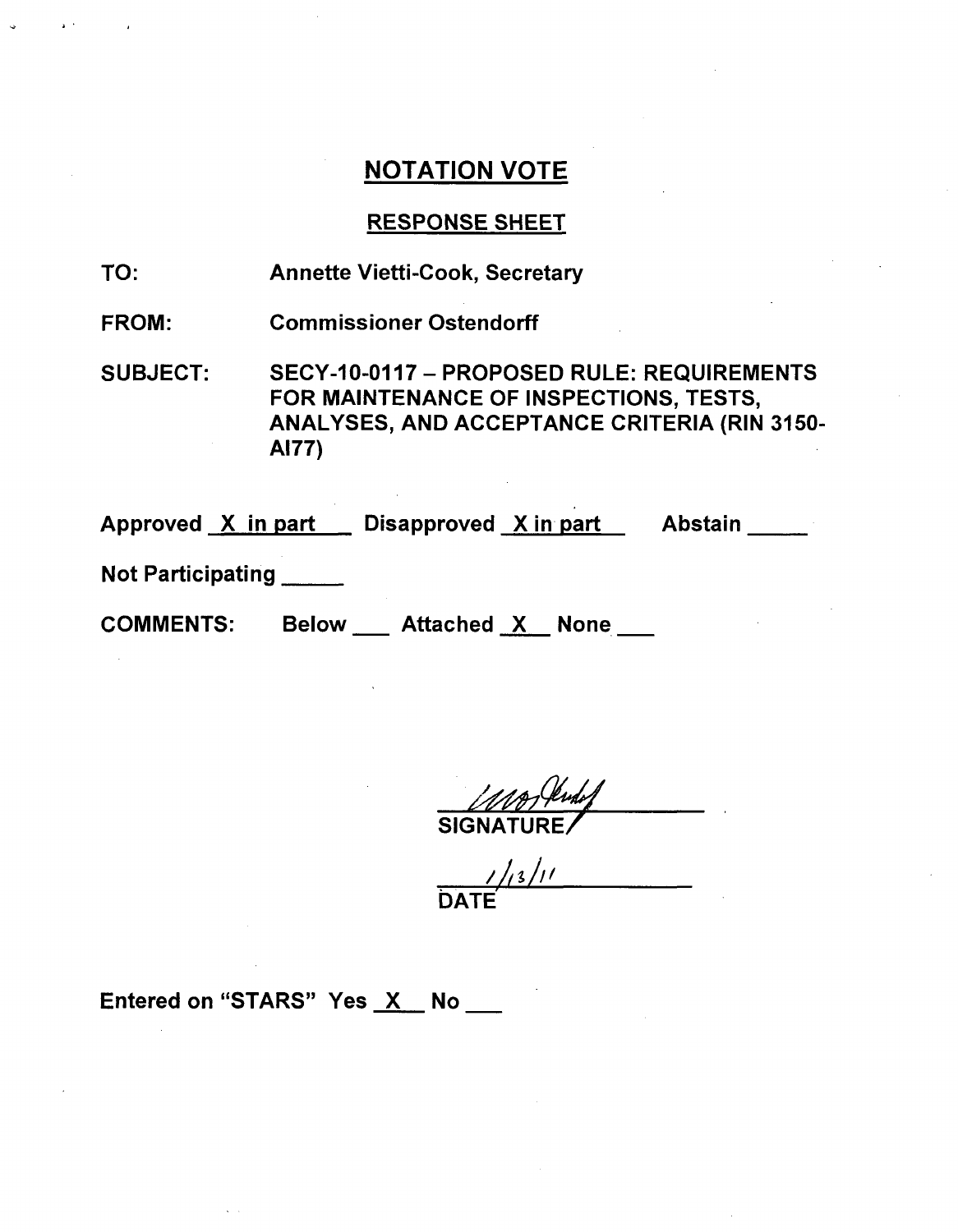#### Commissioner Ostendorff's Comments on **SECY 10-0117**

"Proposed Rule: Requirements for Maintenance of Inspections, Test, Analyses, and Acceptance Criteria (RIN 3150-A[77)"

I approve in part and disapprove in part the staff's proposed rulemaking for publication in the *Federal Register.* I commend the staff for thinking ahead and addressing potential ITAAC issues that may impact a Commission §52.103(g) finding. I believe this contingency planning is appropriate for regulatory guidance. I support the concept that licensees shall maintain the ITAAC between the time of a completion notification and the Commission's §52.103(g) finding. I also believe a licensee should notify the Commission, in a timely manner, when new information substantively alters the basis for a-previously reported inspection, test, or analysis that was performed as required or when prescribed acceptance criterion had been met. I approve of the administrative and editorial changes to 10 CFR Parts 2 and 52. However, I disapprove of having a prescriptive notification rule at this time.

In my view, it is premature to have a prescriptive ITAAC notification rule without sufficient regulatory experience with the ITAAC closure process. In reviewing the transcript from the September 2009 Commission meeting on progress in resolving ITAAC, I note that the staff advocated a more performance-based rule at that time. I believe that is an appropriate vision for such a rule given the current level of ITAAC experience. In lieu of a prescriptive notification rule that the staff now has proposed in SECY 10-0117, I join Commissioner Svinicki in her proposal to have a simple, performance based rule and remand the details to interpretive NRC regulatory guidance. I believe she has captured the major themes of such a rule in her proposed language and restructuring of the proposed rule. The details of timing, context, and examples would be captured in NRC guidance as proposed by the staff. Because the contents of a notification report may be germane to the Commission's §52.103(g) finding, I believe a reporting rule, at a minimum, should specifically require that notification to the NRC must be done in a timely manner. I propose supplementing Commissioner Svinicki's proposed rule language highlighted as follows:

*"ITAAC post-closure notifications.* During the period between the licensee's ITAAC closure notifications under paragraph  $(c)(1)$  of the section and the section 52.103(g) finding, the licensee shall notify, in a timely manner, the NRC of new information....."

Regarding the matter of having specific notification time(s) incorporated in the final rule, I reserve final

1/13/2011 10:51 AM Page **I** of 2